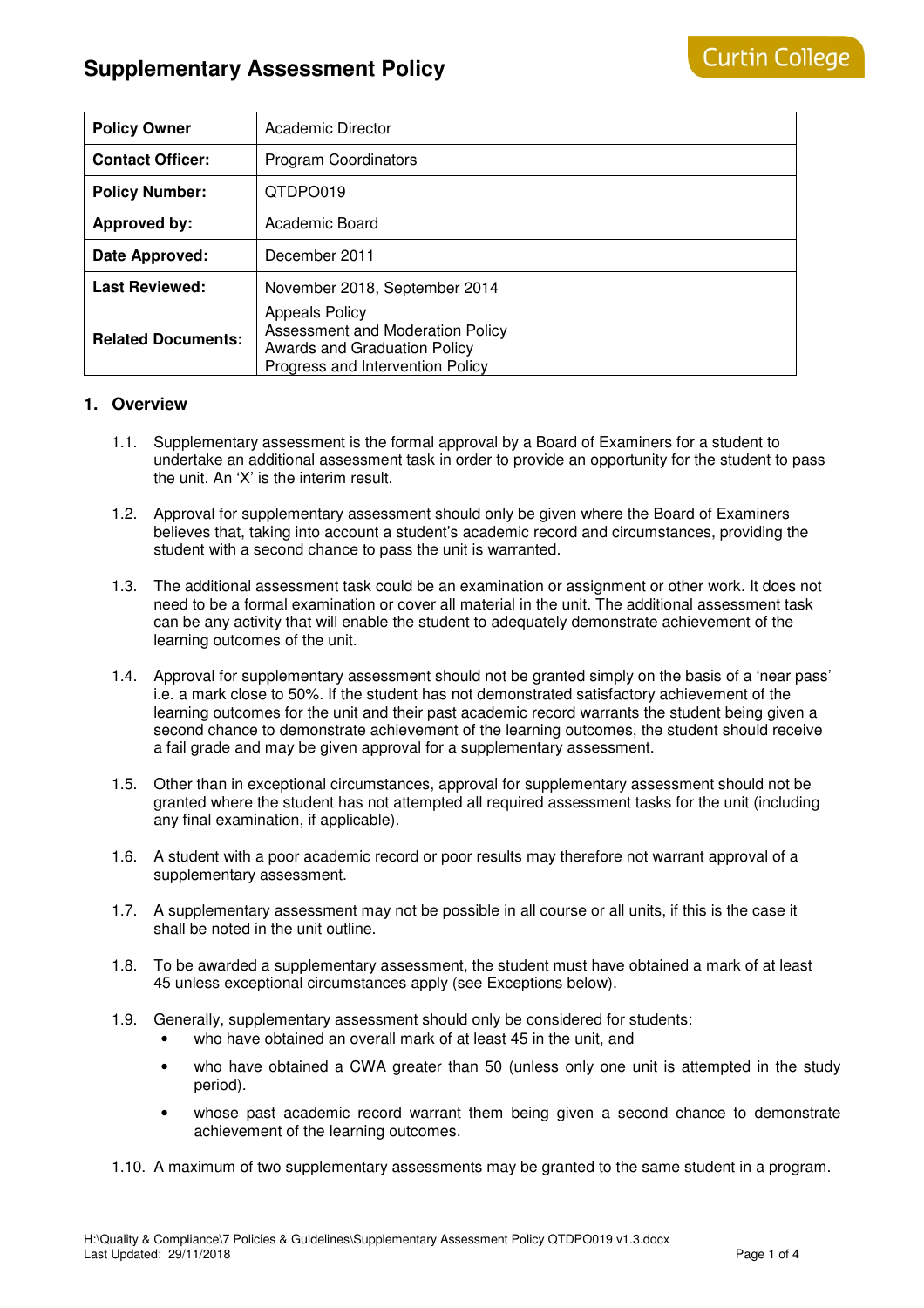# **2. Approval by Board of Examiners**

2.1. Any supplementary assessment must be approved by the Board of Examiners on a case by case basis.

## **3. Exceptions**

- 3.1. In exceptional cases, taking into account the academic record and circumstances of a student, supplementary assessment may be approved by the Board of Examiners where a student has received an overall mark of less than 45.
- 3.2. Supplementary assessments may not be available in other units in other courses and this information must be made explicit in the Unit Outline. If a unit taught at Curtin University does not offer supplementary assessments then the equivalent unit at Curtin College will not offer supplementary assessments.

# **4. Scheduling of Supplementary Assessment**

- 4.1. Supplementary assessments (a supplementary assessment examination or deadline for a supplementary assessment assignment) must be held or completed as soon as practical following the Curtin College Board of Examiners. In most cases the scheduling of a supplementary assessment will be for the Monday of the Orientation week preceding the commencement of the new study period but students must be made aware of variations to this timing that may apply to particular courses and such information to be made readily available in the Unit Outline and on Moodle.
- 4.2. The scheduling of a supplementary assessment may differ with the course if Curtin College supplementary assessments in a particular course need to coincide with Curtin University supplementary assessments' scheduling. In principle the College must provide the supplementary assessment in a time frame that will allow for marking, confirmation of the result to the student, adjustment of academic status and subsequent re-enrolment (or possible termination with right of appeal) of the student. The responsibility is with the student to ensure that they are available to take the supplementary assessment if offered otherwise the offer of a supplementary assessment lapses Advice to Students
- 4.3. Students will be notified of the dates (or week) of supplementary assessment in the unit outline.
- 4.4. It is the responsibility of the Chair of the Board of Examiners (or nominee) to formally advise a student that supplementary assessment has been approved and the arrangements for the supplementary assessment (including, where applicable, the date, time and location of a supplementary assessment examination).
- 4.5. Where approval for supplementary assessment is given by the Chair outside of a Board of Examiners meeting (for example in exceptional circumstances after a student has been given a Fail grade), a lesser period of notice may be given if this is necessary to fit in with pre-arranged schedules. An example would be where a student puts forward a case to be granted approval for supplementary assessment the day before the scheduled date of a supplementary assessment examination. Wherever possible however, 3 working days' notice should be given.

### **5. Responsibility of Students to Be Available for Supplementary Assessment**

- 5.1. It is the responsibility of students to be available to attend or complete the supplementary assessment at the notified time.
- 5.2. A student who commits to other arrangements that prevent him or her from completing a supplementary assessment despite having been notified that he or she needs to be available at that time is not entitled to another opportunity to complete the supplementary assessment (unless in exceptional circumstances) and will forfeit the right to supplementary assessment.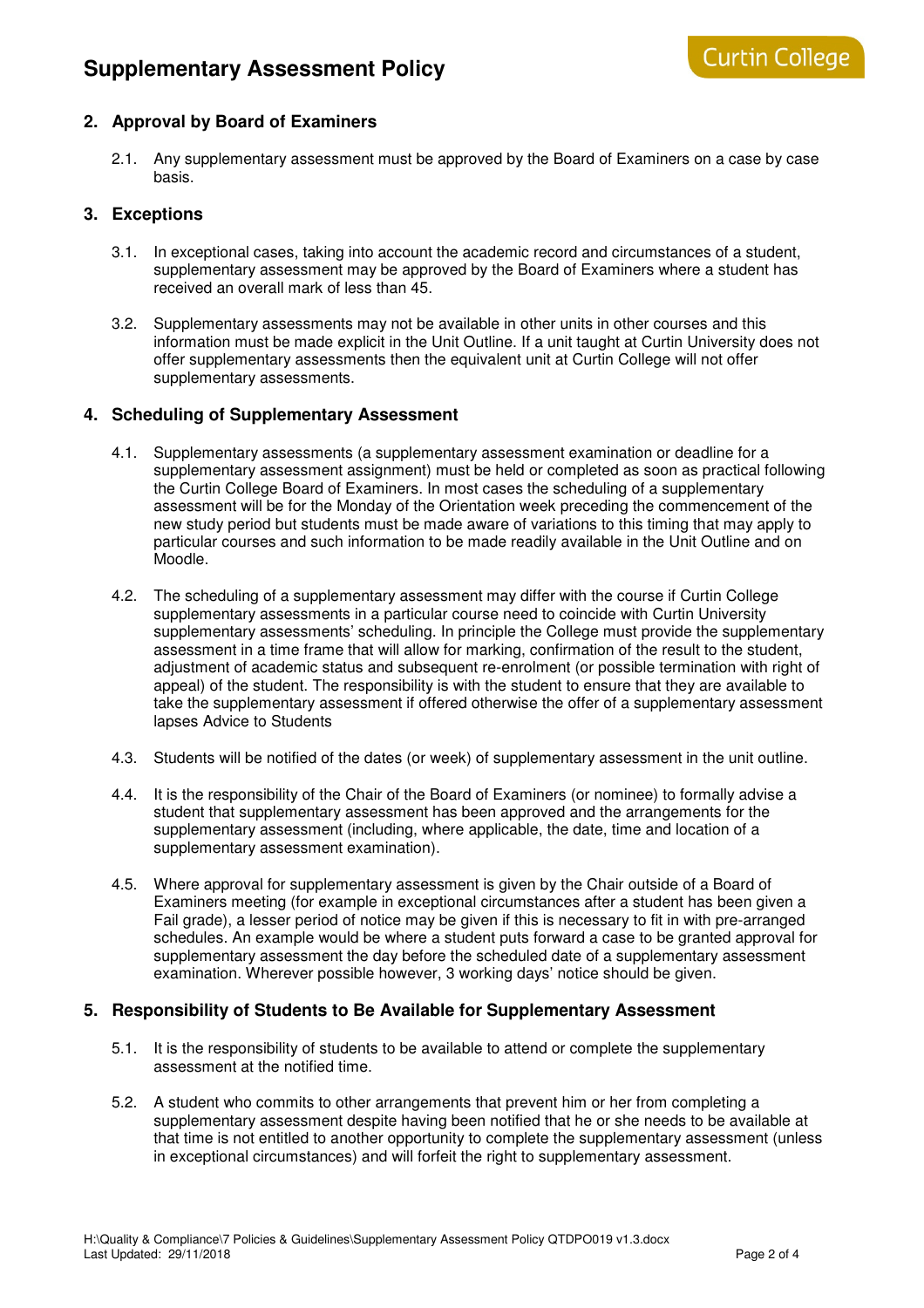# **6. Extension to Normal Timeframe**

- 6.1. The Board of Examiners may permit a student to complete a supplementary assessment after the commencement of the next study period but no later than six months from the date of the assessment of the original work.
- 6.2. Where a supplementary assessment goes beyond the start of the next study period, the School should advise the student to consider adjusting their study load accordingly.
- 6.3. Any extension must be approved by the Academic Director (or nominee).

#### **7. Supplementary Assessment Process**

7.1. Normally, the supplementary assessment shall be of the same duration and format as the original assessment; however Unit Moderators may set any type of assessment provided it is consistent for all students in the same situation in the same unit.

#### **8. Requirement to Pass Supplementary Assessment to Pass Unit**

- 8.1. Unless otherwise specifically stated, a student undertaking a supplementary assessment is required to pass the supplementary assessment task in order to receive a pass (PX) result in the relevant unit.
- 8.2. Unless otherwise specified, a pass in the supplementary assessment is a mark of 50% or more.

#### **9. Supplementary Assessment Examinations**

- 9.1. Where the supplementary assessment is an examination:
- 9.2. The supplementary assessment examination shall normally be of the same duration and format as the original examination.
- 9.3. The examination paper must be different from the paper sat by other students in the unit in the study period for which supplementary assessment was approved.
- 9.4. Unless the supplementary assessment examination is to be included in the next Examinations period, the College shall be responsible for providing all the required administrative support, appropriate conditions and supervision for a deferred examination.
- 9.5. If the supplementary assessment examination is to be included in the next Examinations period, the Academic Director must notify the Student Administration so that the student can be accommodated in the venue.

#### **10. Recording a Supplementary Assessment**

- 10.1. The result of the supplementary assessment should be submitted within three working days of the completion of the assessment. Where a student is granted a supplementary assessment in a unit, the result is recorded as an 'X' (outstanding supplementary assessment]). For example: X-47.
- 10.2. If a student does not sit for the supplementary assessment, the original mark shall remain the same however the grade will be changed to an F. For example: X-47 to F-47.
- 10.3. If the student passes the supplementary assessment, the original mark shall remain the same however the grade will be changed to PX (pass after supplementary assessment). For example: X-47 to PX-47.
- 10.4. If the student does not pass the supplementary assessment, the original mark shall remain the same however the grade will be changed to FX (fail after supplementary assessment). For example: X-47 to FX-47.